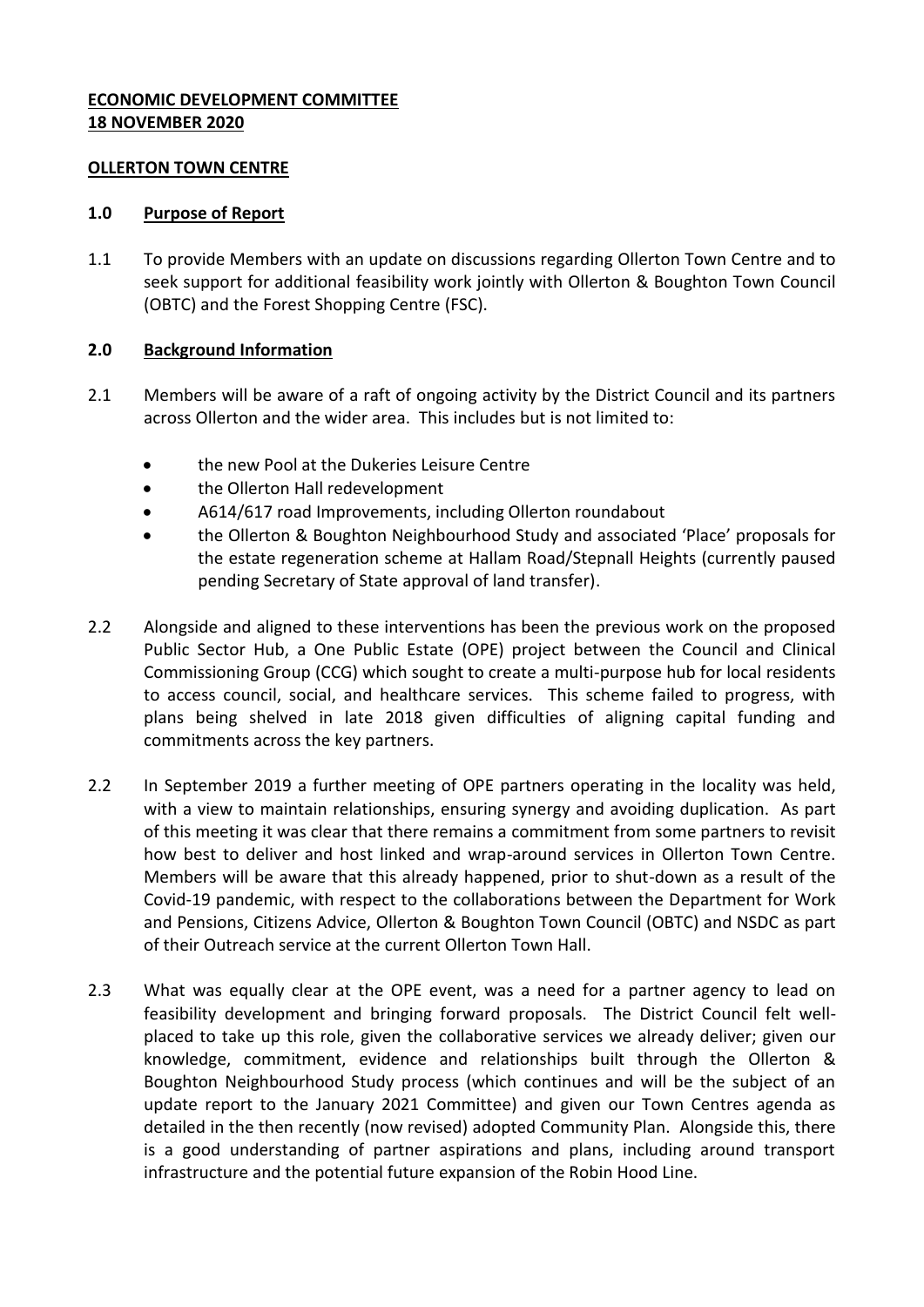2.4 In addition to public sector partners District Council officers considered it appropriate to also engage with relevant private sector partners, the largest private landowner in a town centre context being the owners of the Forest Shopping Centre (FSC), an asset with a potential to be strategically significant to the centre given its aspect to both the high street to the north and the vacant former Courtaulds site (in OBTC ownership) to the south. An approach was made to the FSC to understand their own plans and aspirations. The landowner has indicated their interest in redeveloping their asset as part of a wider redevelopment which could include OBTC land. This opportunity would potentially allow for new retail units, diversified uses in terms of residential and public hub space for both NSDC and OBTC and enhanced linkages and public realm. The potential for other public sector partners to join the scheme, either pre or post construction, will be kept in active consideration. Tri-partite discussions between OBTC, SFC, and NSDC have now led to an agreement in principle to commission feasibility work to progress what this development could look like, its approximate costs and possible funding package to deliver it.

# **3.0 Proposals**

- 3.1 It is proposed that SFC and NSDC jointly commission and pay for feasibility work on a new town centre redevelopment project, on the basis that OBTC remain engaged as a key partner and will allow their land assets to be part of this discussion. It is the opinion of the three partners involved, that working a scheme up which could be delivered without dependence on other partners, is the best way to make the project potentially deliverable notwithstanding this is what the feasibility work will test. Other partners will be approached once there is a project/scheme to discuss, with the opportunity for them to join at any stage.
- 3.2 The proposed feasibility commission will seek to assess high-level costing of a proposed redevelopment scheme, including identification of any capital deficit. The Council will then present findings, alongside proposed funding solutions (including but not limited to grant and lease commitments) to a future Committee meeting.

# **4.0 Equalities Implications**

4.1 A full equalities impact assessment will be undertaken on any proposal for redevelopment of the Town Centre and associated public sector service delivery. It is expected that future service delivery will be significantly improved in terms of physical accessibility and connectivity for residents.

# **5.0 Digital Implications**

5.1 During the next phase of works- feasibility and design concepts - digital implications will focus on the use of digital means for resident and stakeholder consultation. On a strategic level, the project will ensure linkages to the Councils Digital Declaration and incorporate the future of digital service delivery alongside a physical staff presence in any future hub.

# **6.0 Financial Implications (FIN20-21/4072)**

6.1 Budget provision of £0.300m (funded by the Change Management reserve) has previously been allocated in order to fund feasibility work towards the regeneration in Ollerton & Boughton.